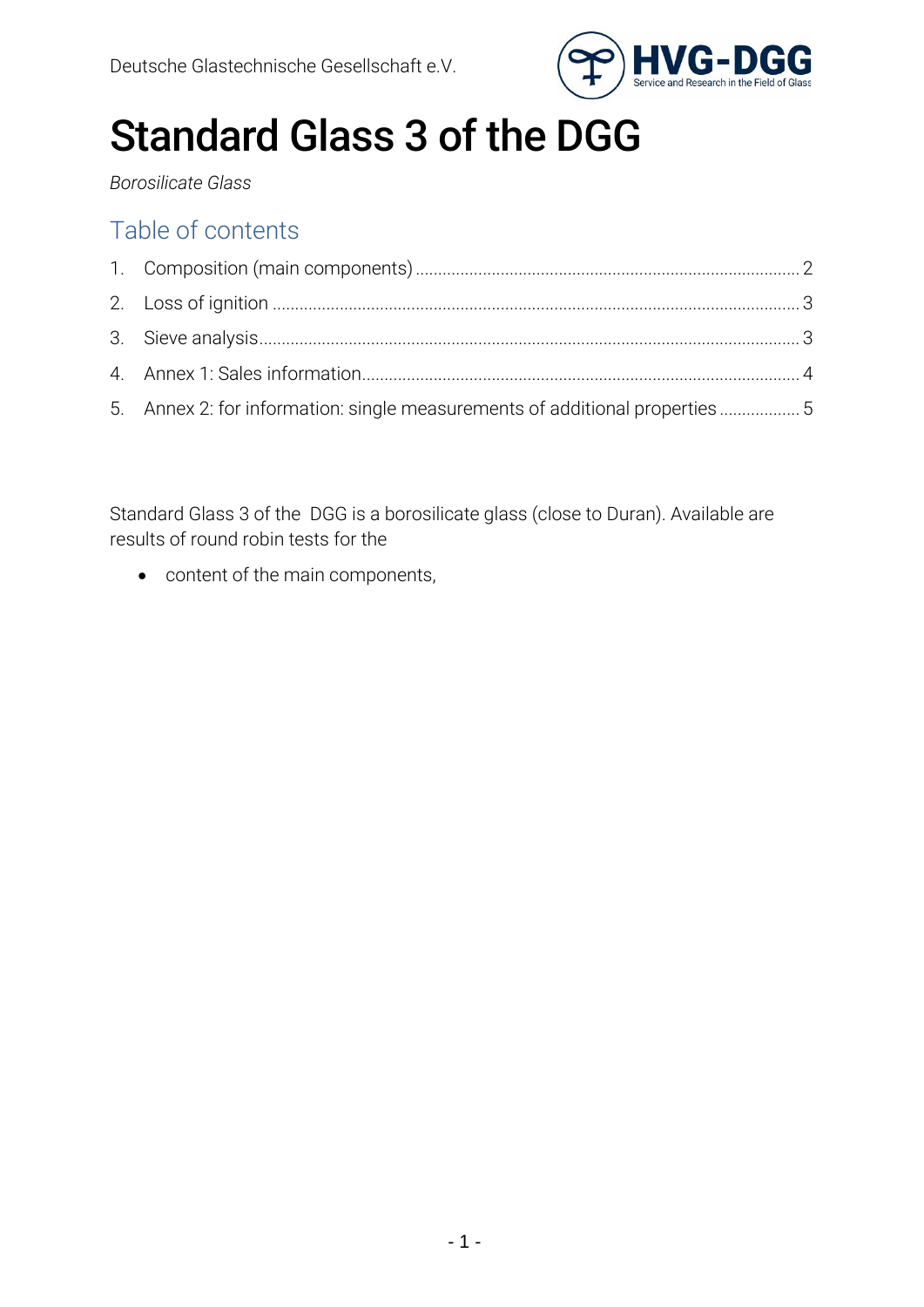Deutsche Glastechnische Gesellschaft e.V.



## <span id="page-1-0"></span>1. Composition (main components)

| component          | SiO <sub>2</sub> | B <sub>2</sub> O <sub>3</sub> | Al <sub>2</sub> O <sub>3</sub> | Fe <sub>2</sub> O <sub>3</sub> | TiO <sub>2</sub> |
|--------------------|------------------|-------------------------------|--------------------------------|--------------------------------|------------------|
| fraction in mass % | 78.56            | 12.7                          | 2.76                           | 0.096                          | 0.026            |
| spread in mass %   | 77.98<br>79.0    | 12.51<br>12.95                | 2.64<br>2.85                   | 0.08<br>0.11                   | 0.024<br>0.03    |
| component          | <b>BaO</b>       | CaO                           | MgO                            | Na <sub>2</sub> O              | K <sub>2</sub> O |
| fraction in mass % | 0.1              | 0.2                           | 0.033                          | 3.43                           | 0.94             |
| spread in mass %   | 0.091            | 0.18                          | 0.027                          | 3.38                           | 0.86             |
|                    | 0.12             | 0.21                          | 0.04                           | 3.93                           | 0.98             |

The chemical composition was determined in a round robin test executed by the subgroup "glass analysis" of the technical committee 1 of the DGG "physics and chemistry of glasses". [Reference Number: UA 1-DGG/FAI/ 16-00]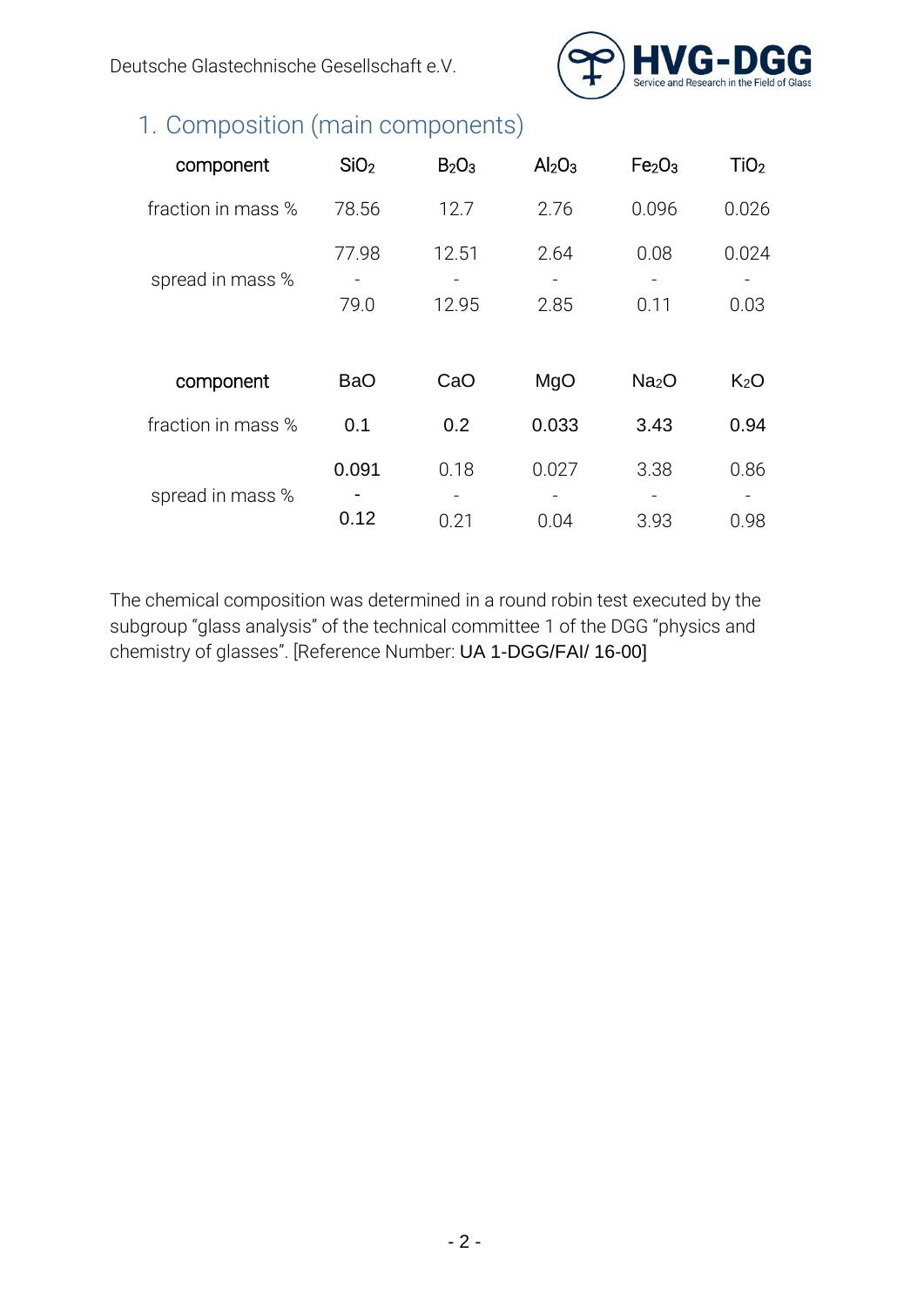

#### <span id="page-2-0"></span>2. Loss of ignition

The loss of ignition is 1.34 mass % after annealing 2 hours at 600°C. The glass is available as powder. The huge specific surface leads to an intensified adsorption of water (vapor). The loss of ignition therefore is based on the water content of the material. A conditioning at 600°C over 2 hours is necessary to achieve constant weight.

#### <span id="page-2-1"></span>3. Sieve analysis

A sieve analysis according to DIN 66165 showed the following grain size distribution:

| Grain size (nominal value)<br>$x_d$ up to $x_o$ in mm | Fraktion $\Delta Q$ in % |  |
|-------------------------------------------------------|--------------------------|--|
| x < 0.040                                             | 2.9                      |  |
| 0.040 < x < 0.100                                     | 47.8                     |  |
| 0.100 < x < 0.200                                     | 23.8                     |  |
| 0.200 < x < 0.315                                     | 16.3                     |  |
| 0.315 < x                                             | 9.2                      |  |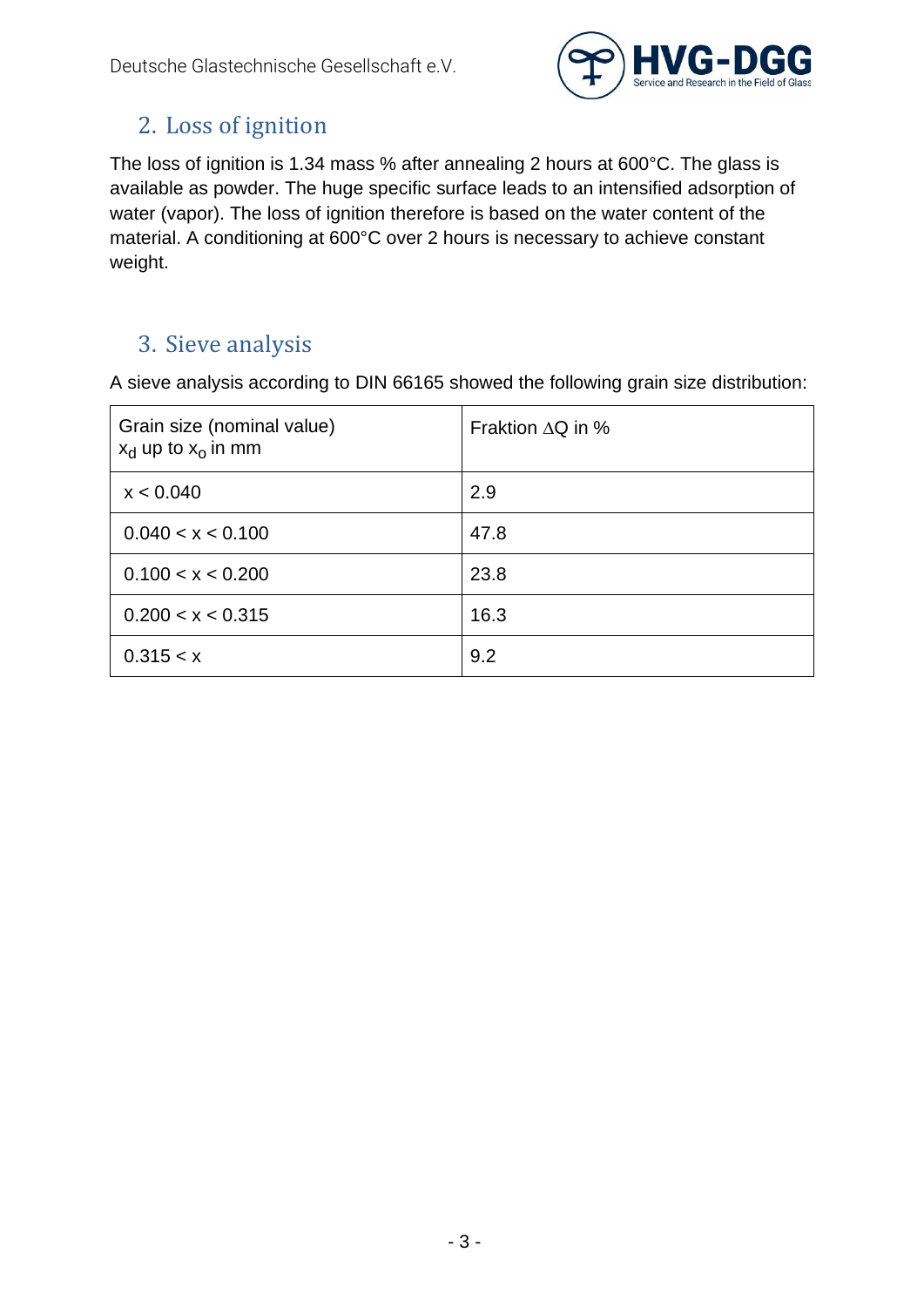

### <span id="page-3-0"></span>4. Annex 1: Sales information

The glass is available as powder, weighing 98 to 100 g Costs (January 2022): EUR 100.00 per portion + shipping costs

Purchase orders to:

Zentrum für Glas- und Umweltanalytik GmbH, Hohe Str. 45, D-98693 Ilmenau-Unterpörlitz, Tel.: +49(0)3677-8 45 20, Fax: +49(0)3677-84 52 28 E-Mail: lab@zgu.de